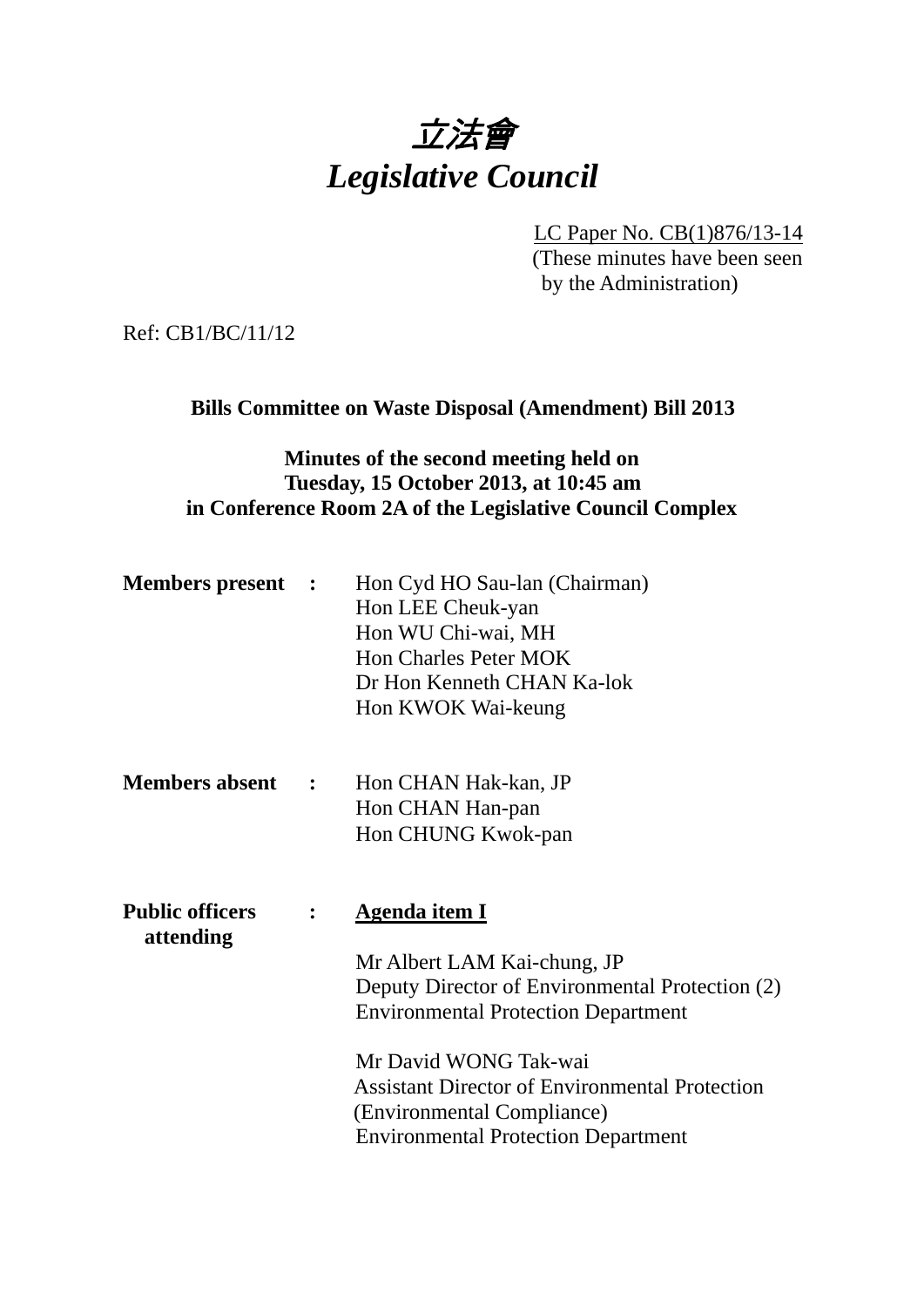|                             | Mr Samson LAI Yiu-kei<br><b>Assistant Director of Environmental Protection</b><br>(Waste Management Policy)<br><b>Environmental Protection Department</b> |
|-----------------------------|-----------------------------------------------------------------------------------------------------------------------------------------------------------|
|                             | Mr Peter SZE Chun-fai<br><b>Senior Government Counsel</b><br>Department of Justice                                                                        |
| <b>Clerk in attendance:</b> | Ms Sophie LAU<br>Chief Council Secretary (1)2                                                                                                             |
| <b>Staff in attendance:</b> | Ms Wendy KAN<br>Assistant Legal Adviser 6                                                                                                                 |
|                             | Miss Katherine CHAN<br>Council Secretary (1)2                                                                                                             |

## Action

# **I Meeting with the Administration**

| (LC Paper No. CB(1)19/13-14(01)    | - List of follow-up actions arising |
|------------------------------------|-------------------------------------|
|                                    | from the meeting on 12 July         |
|                                    | 2013                                |
| LC Paper No. $CB(1)1853/12-13(01)$ | - Administration's response to the  |
|                                    | concerns raised by members at       |
|                                    | the meeting on 12 July 2013 and     |
|                                    | the matters raised by Assistant     |
|                                    | Legal Adviser in the letter dated   |
|                                    | 8 July 2013                         |
| LC Paper No. CB(3)706/12-13        | - The Bill                          |
| File Ref: EP CR 9/150/37 Pt.10     | - The Legislative Council Brief     |
|                                    | issued by the Environment           |
|                                    | and Environmental<br>Bureau         |
|                                    | <b>Protection Department</b>        |
|                                    |                                     |
| LC Paper No. $LS66/12-13$          | - Legal Service Division Report     |
|                                    | on the Bill                         |
| LC Paper No. $CB(1)1505/12-13(01)$ | - Paper on Waste Disposal           |
|                                    | (Amendment) Bill<br>2013            |
|                                    | prepared by the Legislative         |
|                                    | Council Secretariat (background     |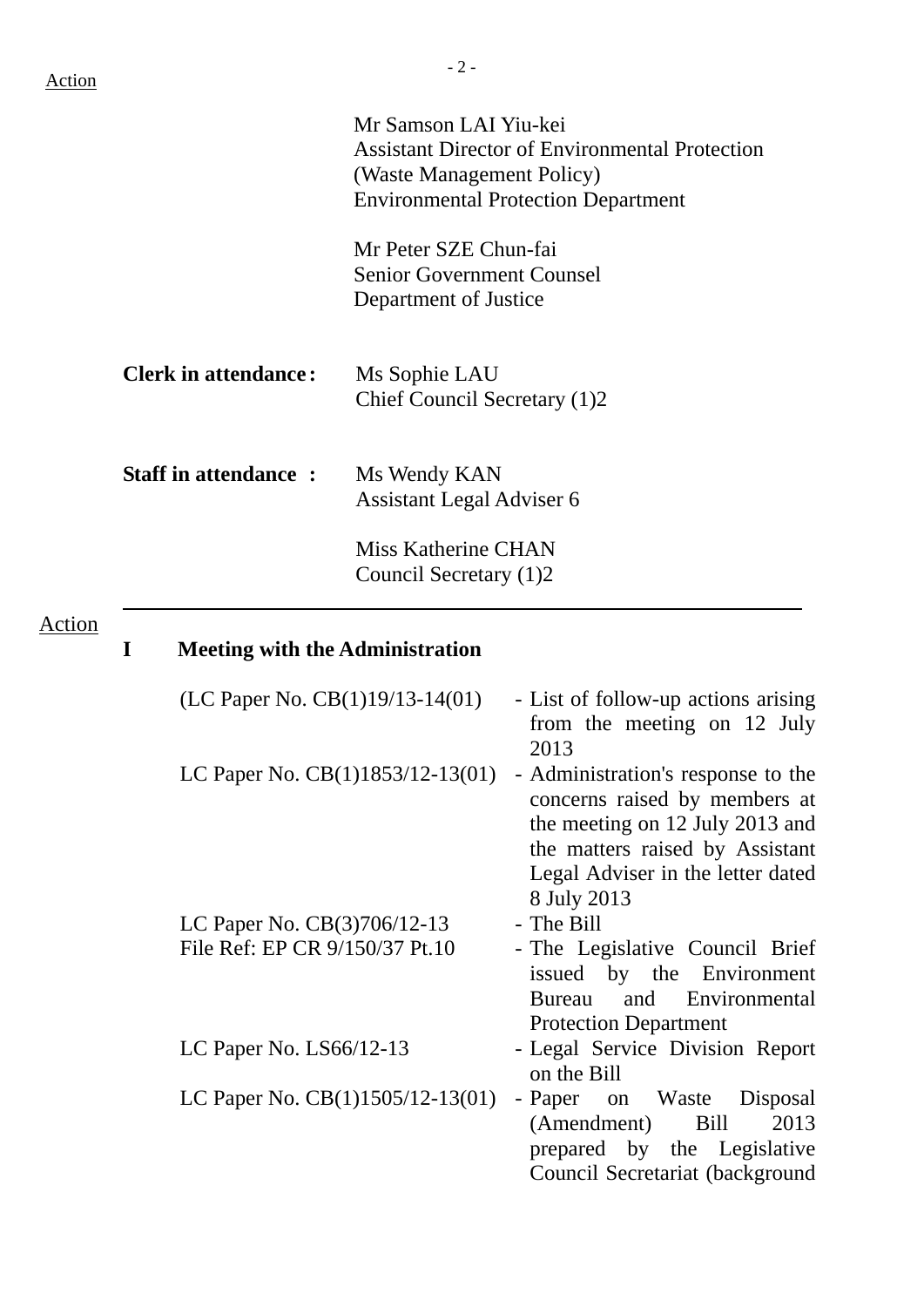brief)

LC Paper No.  $CB(1)1505/12-13(02)$  - Marked-up copy of the Bill prepared by the Legal Service Division LC Paper No. CB(1)1505/12-13(03) - Letter dated 8 July 2013 from Assistant Legal Adviser to the Administration)

The Administration briefed members on its response to the concerns raised by members at the meeting on 12 July 2013 and the matters raised by Assistant Legal Adviser in the letter dated 8 July 2013. The Bills Committee deliberated (index of proceedings attached at **Annex**).

Follow-up actions required of the Administration

Admin 2. To facilitate further discussion on the Bill, the Administration was required to provide the following information –

### **Part One: Further question on follow-ups of the first meeting**

- Information on the enforcement of the Town Planning Ordinance (Cap. 131) in combating fly-tipping activities by the Planning Department, including the number of prosecutions taken against fly-tippers in recent years.

#### **Part Two: Further questions on issues raised by Assistant Legal Adviser**

- Whether proposed new section 16B would apply to the circumstances that an abandoned site was fly-tipped by persons carrying out works in a construction site nearby.
- Justifications for the Administration's definition of "private lot".
- Whether definitions of a "building", "house" or "structure" that was built on a private lot were required, in particular for those which were partially collapsed.
- An explanation of the elements that the prosecution would consider when deciding to charge a person under the existing section 16A(1) or proposed new section 16B(3) of the Waste Disposal Ordinance (Cap. 354) ("WDO") who had done a single act, and to provide an illustration.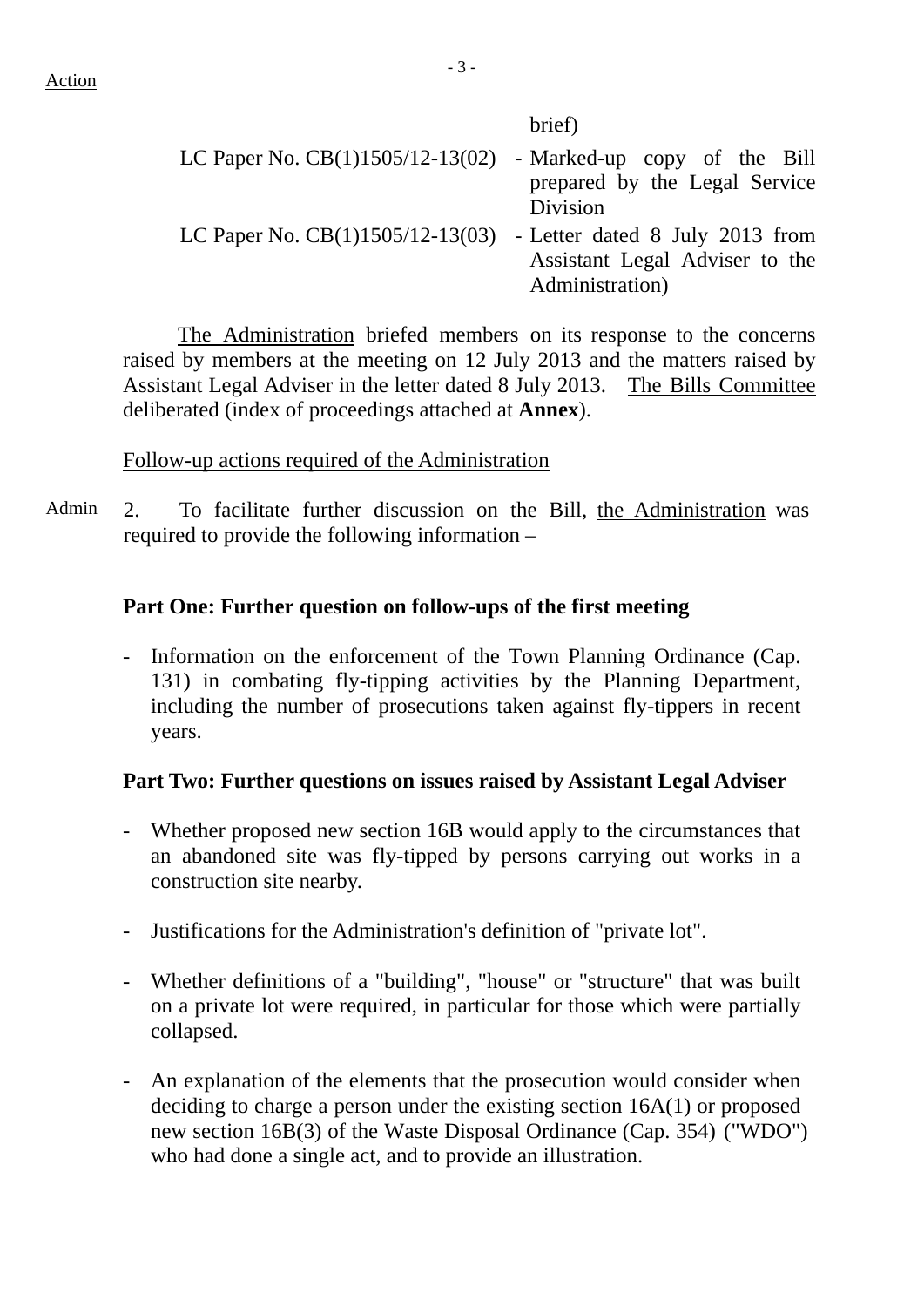- In view of the requirement that a person who deposited construction waste had to display in a conspicuous place on the lot a copy of the acknowledged form for the depositing activity, whether a definition of "conspicuous place" was required, particularly in respect of a rural open ground.

## **Others**

- Procedures for enforcing WDO against fly-tipping activities in real situation (including the roles of the front-line staff of the Environmental Protection Department and Police Force) and an explanation of other relevant ordinances that empowered public officers to stop persons from obstructing them to carry out duties against fly-tipping activities.

### Date of next meeting

3. Members agreed to hold the next meeting on 29 October 2013 to meet with deputations and the Administration.

#### **II Any other business**

4. There being no other business, the meeting ended at 12:06 pm.

Council Business Division 1 Legislative Council Secretariat 10 February 2014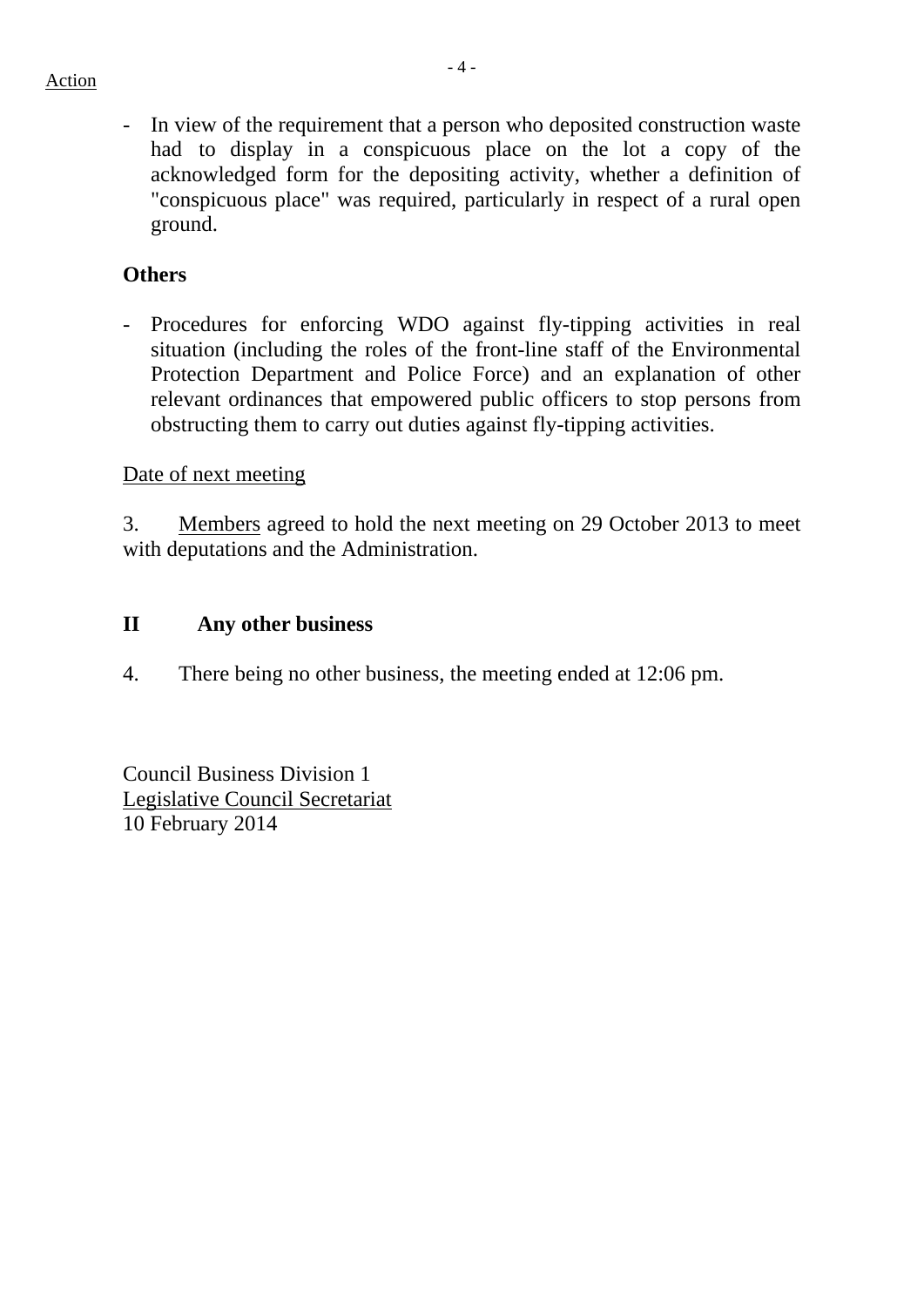#### **Annex**

#### **Proceedings of the second meeting of the Bills Committee on Waste Disposal (Amendment) Bill 2013 on Tuesday, 15 October 2013, at 10:45 am in Conference Room 2A of the Legislative Council Complex**

| <b>Time</b><br>marker | <b>Speaker</b>                                             | Subject(s)                                                                                                                                                                                                                                                                                                                                                                                                                                                                                                                                                                                                                                                                                                                                                          | <b>Action required</b>                                      |  |
|-----------------------|------------------------------------------------------------|---------------------------------------------------------------------------------------------------------------------------------------------------------------------------------------------------------------------------------------------------------------------------------------------------------------------------------------------------------------------------------------------------------------------------------------------------------------------------------------------------------------------------------------------------------------------------------------------------------------------------------------------------------------------------------------------------------------------------------------------------------------------|-------------------------------------------------------------|--|
|                       | Agenda item I - Meeting with the Administration            |                                                                                                                                                                                                                                                                                                                                                                                                                                                                                                                                                                                                                                                                                                                                                                     |                                                             |  |
| 000743                | $000537$ - Chairman<br>Mr LEE Cheuk-yan<br>Dr Kenneth CHAN | Date of next meeting.                                                                                                                                                                                                                                                                                                                                                                                                                                                                                                                                                                                                                                                                                                                                               |                                                             |  |
| 000744<br>000848      | Chairman                                                   | Briefing by the Administration on its response<br>to the concerns raised by members at the<br>meeting on 12 July 2013 and the matters raised<br>by Assistant Legal Adviser ("ALA") in the<br>8<br>2013<br>dated<br>July<br>letter<br>on<br>a<br>question-by-question basis [LC Paper No.<br>$CB(1)1853/12-13(01)$ .                                                                                                                                                                                                                                                                                                                                                                                                                                                 |                                                             |  |
| $000849 -$            | Chairman                                                   | <b>Part One: Follow-ups of the first meeting</b>                                                                                                                                                                                                                                                                                                                                                                                                                                                                                                                                                                                                                                                                                                                    |                                                             |  |
| 001735                | Mr LEE Cheuk-yan<br>Administration                         | Briefing by the Administration on the list of<br>other legislation that was relevant to fly-tipping<br>of waste, apart from the Waste Disposal<br>Ordinance (Cap. 354) ("WDO").<br>In response to the Chairman, the Administration<br>explained that the legislation listed was mainly<br>cited from discussions at the meetings of the<br>Subcommittee on Combating Fly-tipping under<br>the Panel on Environmental Affairs in the<br>Fourth<br>Legislative<br>Council.<br>The<br>Administration highlighted that it was not<br>feasible to provide an exhaustive list of<br>legislation that might contain provisions that<br>regulated various aspects relating to the<br>depositing of construction waste on a private lot<br>and those listed were major ones. |                                                             |  |
|                       |                                                            | Cheuk-yan requested<br>LEE<br>Mr<br>and<br>the<br>Administration<br>agreed<br>to<br>supplementary information on the enforcement provide information<br>of the Town Planning Ordinance (Cap. 131) in $\sqrt{\text{response}}$<br>combating fly-tipping activities by the Planning<br>Department,<br>including<br>the<br>number<br>prosecutions taken against fly-tippers in recent<br>years.                                                                                                                                                                                                                                                                                                                                                                        | provide Administration to<br>(paragraph 2 of<br>of minutes) |  |
| 001930                | $001736$ - Chairman<br>Administration                      | Briefing by the Administration on whether to<br>impose restriction on the height of the waste<br>deposited on the lot or on the depth of the                                                                                                                                                                                                                                                                                                                                                                                                                                                                                                                                                                                                                        |                                                             |  |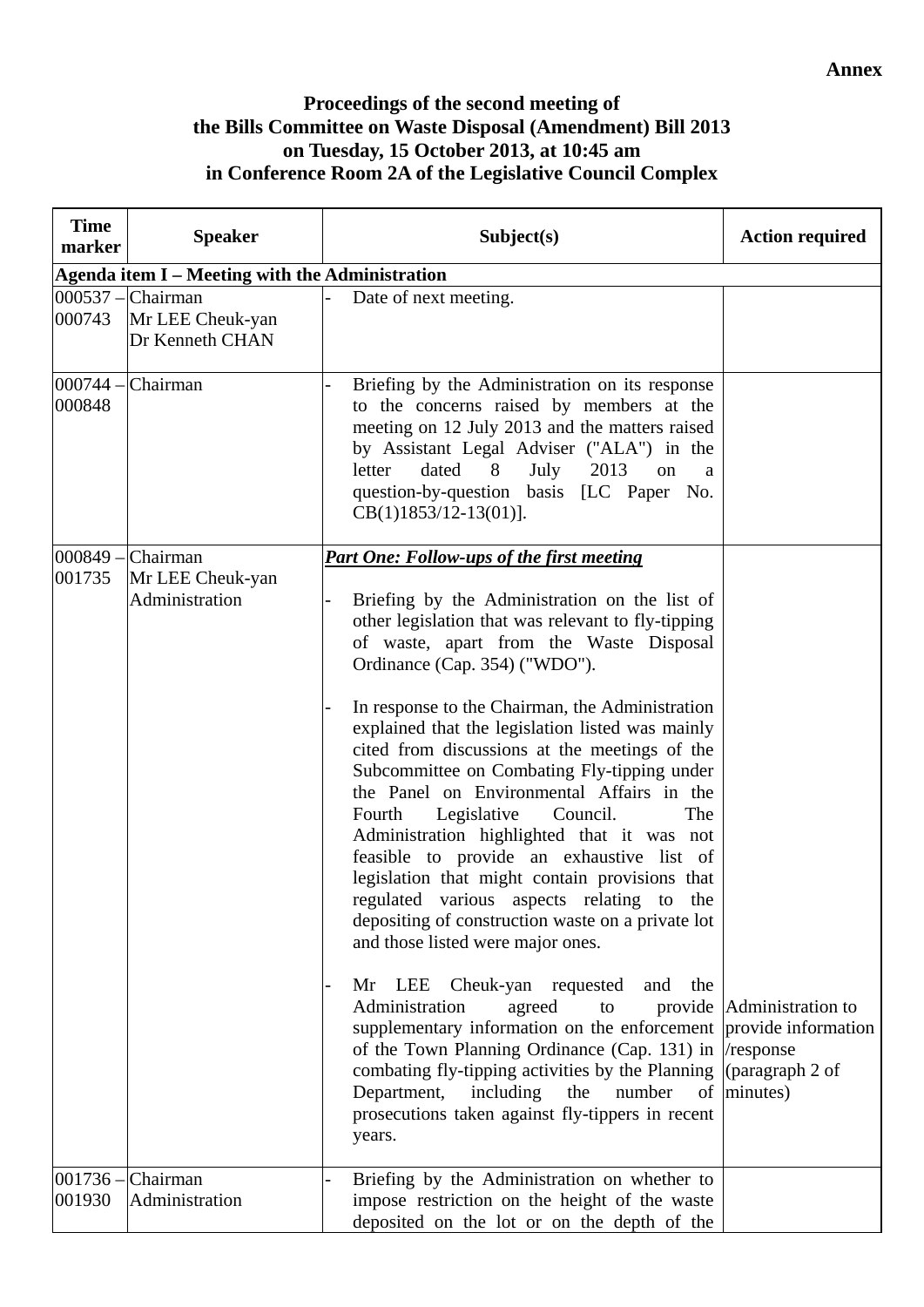| <b>Time</b><br>marker | <b>Speaker</b>                                                                           | Subject(s)                                                                                                                                                                                                                                                                                                              | <b>Action required</b> |
|-----------------------|------------------------------------------------------------------------------------------|-------------------------------------------------------------------------------------------------------------------------------------------------------------------------------------------------------------------------------------------------------------------------------------------------------------------------|------------------------|
|                       |                                                                                          | permitted area of 20 square metres $("m2)$<br>below ground level.<br>The Chairman remarked that the Administration<br>members' views<br>should re-consider<br>and<br>concerns on the permitted area of $20 \text{ m}^2$ .                                                                                               |                        |
| $001931 -$<br>002457  | Chairman<br>Administration                                                               | Briefing by the Administration on the owner's<br>responsibility to reinstate the lot used as<br>depositing area.                                                                                                                                                                                                        |                        |
|                       |                                                                                          | The Chairman quoted the former Cheoy Lee<br>Shipyard as an example to illustrate her<br>concerns about the deposited construction waste<br>containing<br>chemical<br>waste.<br>The<br>Administration advised that chemical waste<br>would be handled in accordance with the<br>Administration's established procedures. |                        |
|                       | $002458$ – Chairman                                                                      | <u>Part Two: Issues raised by ALA</u>                                                                                                                                                                                                                                                                                   |                        |
| 002718                | Administration                                                                           | Briefing by the Administration on the intended<br>commencement date of the Bill.<br>The Chairman pointed out that at a recent                                                                                                                                                                                           |                        |
|                       |                                                                                          | House Committee meeting, it was discovered<br>that some of the Ordinances enacted were not<br>In this connection, the<br>yet in operation.<br>Chairman urged the Administration to enforce<br>the new provision of the Bill, if passed, at an<br>appropriate time.                                                      |                        |
| 003515                | $002719$ – Chairman<br>Mr WU Chi-wai<br>Administration                                   | Briefing by the Administration on the definition<br>of "private lot" and proposed new section<br>$16B(1)(a)$ .                                                                                                                                                                                                          |                        |
|                       |                                                                                          | Discussion on the application of section 16A of<br>WDO and proposed new section 16B of WDO<br>and the elements contained therein.                                                                                                                                                                                       |                        |
| 005007                | $003516$ – Chairman<br>Mr WU Chi-wai<br>Mr LEE Cheuk-yan<br><b>ALA</b><br>Administration | Administration<br><b>Briefing</b><br>the<br>by<br>on<br>circumstances that dumping of construction<br>waste on a piece or parcel of ground with a<br>house, building or other structure.                                                                                                                                |                        |
|                       |                                                                                          | To address Mr WU Chi-wai's concern, the<br>Chairman requested and the Administration Administration to<br>agreed to provide information on whether provide information<br>proposed new section 16B would apply to the //response<br>circumstances that an abandoned site was (paragraph 2 of                            |                        |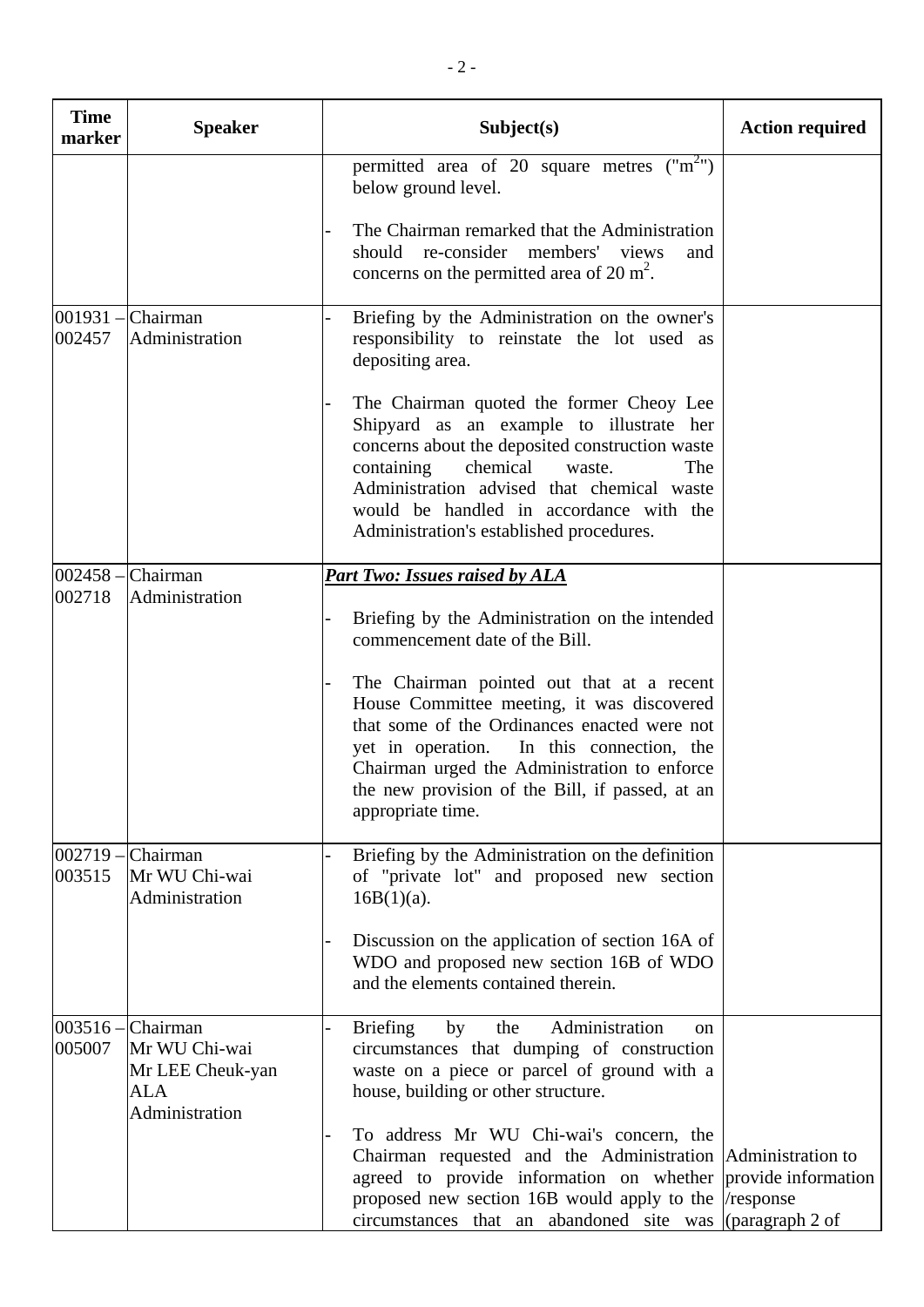| <b>Time</b><br>marker | <b>Speaker</b>                                    | Subject(s)                                                                                                                                                                                                                                                                                                                                                | <b>Action required</b>                                                      |
|-----------------------|---------------------------------------------------|-----------------------------------------------------------------------------------------------------------------------------------------------------------------------------------------------------------------------------------------------------------------------------------------------------------------------------------------------------------|-----------------------------------------------------------------------------|
|                       |                                                   | fly-tipped by persons carrying out works in a minutes)<br>construction site nearby.                                                                                                                                                                                                                                                                       |                                                                             |
|                       |                                                   | ALA requested the Administration to provide Administration to<br>written explanation in relation to the meaning of provide information<br>"a piece or parcel of ground" under proposed //response<br>definition of "private lot" as clarified by Senior<br>Government Counsel.                                                                            | (paragraph 2 of<br>minutes)                                                 |
|                       |                                                   | In order to address Mr LEE Cheuk-yan's<br>Chairman<br>the<br>asked<br>the<br>concerns,<br>Administration to provide written reply on Administration to<br>whether definitions of a "building", "house" or provide information<br>"structure" that was built on a private lot were<br>required, in particular for those which were<br>partially collapsed. | /response<br>(paragraph 2 of<br>minutes)                                    |
| 005008 -<br>005036    | Chairman<br>Administration                        | Briefing by the Administration on how the<br>boundary of a private lot be determined for the<br>purpose of assessing the total area on which<br>construction waste had been deposited within<br>the lot under proposed new section $16B(1)(a)$ of<br>WDO.                                                                                                 |                                                                             |
| 005123                | 005037 - Chairman<br>Administration               | Administration<br><b>Briefing</b><br>by<br>the<br><sub>on</sub><br>circumstances that construction waste had been<br>deposited inside any structure built on the lot,<br>the total area of such waste would not be<br>counted under proposed new section $16B(1)(a)$<br>of WDO.                                                                           |                                                                             |
| 005124<br>005314      | -Chairman<br>Mr LEE Cheuk-yan<br>Administration   | Briefing by the Administration on proper<br>permission of landowner(s) required<br>for<br>depositing of construction waste on a private<br>lot.                                                                                                                                                                                                           |                                                                             |
|                       |                                                   | Discussion on depositing construction waste on<br>private land held under "Tso Tong" in the New<br>Territories.                                                                                                                                                                                                                                           |                                                                             |
| 005823                | 005315 - Chairman<br><b>ALA</b><br>Administration | Briefing by the Administration on whether a<br>person would be charged under proposed new<br>section $16B(3)$ or section $16A(1)$ of WDO by<br>doing a single act.                                                                                                                                                                                        |                                                                             |
|                       |                                                   | Chairman's<br>the<br>Upon<br>request,<br>Administration<br>would<br>further<br>provide<br>supplementary information in writing on the //response<br>above issue.                                                                                                                                                                                          | the Administration to<br>provide information<br>(paragraph 2 of<br>minutes) |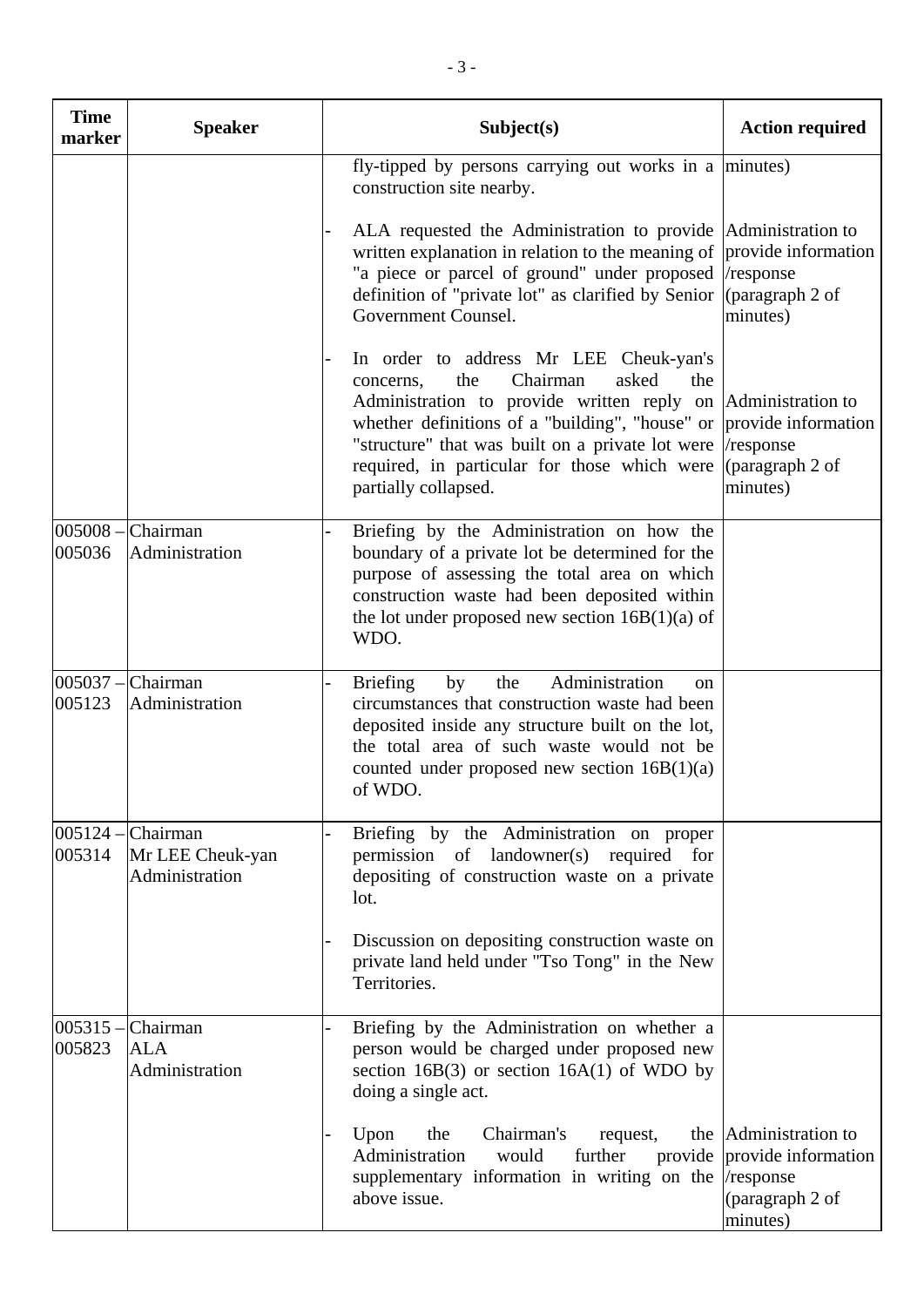| <b>Time</b><br>marker | <b>Speaker</b>                                      | Subject(s)                                                                                                                                                                                                                                                                                                                                                                                                                                                                  | <b>Action required</b>                            |
|-----------------------|-----------------------------------------------------|-----------------------------------------------------------------------------------------------------------------------------------------------------------------------------------------------------------------------------------------------------------------------------------------------------------------------------------------------------------------------------------------------------------------------------------------------------------------------------|---------------------------------------------------|
| 005824 -<br>010136    | Chairman<br>Administration                          | Briefing by the Administration on the policy<br>reason for imposing the duty to display the<br>acknowledged form upon the depositor who<br>deposited construction waste on a private lot,<br>rather than the one who caused to be deposited<br>such waste.                                                                                                                                                                                                                  |                                                   |
|                       |                                                     | The Administration explained that the duty to<br>display the required part of the acknowledged<br>form by the person who deposited construction<br>waste was that it would be sufficient to ask the<br>depositor to do so. In this respect, the<br>Chairman requested the Administration to Administration to<br>provide information on whether a definition of provide information<br>"conspicuous place" was required, particularly<br>in respect of a rural open ground. | /response<br>(paragraph 2 of<br>minutes)          |
| 010439                | $010137$ - Chairman<br><b>ALA</b><br>Administration | Discussion on the Committee Stage amendment<br>to be made to clause 8 of the Bill in view of the<br>Administration's policy that the offence under<br>proposed new section 16C(7) of WDO was a<br>strict liability offence.                                                                                                                                                                                                                                                 |                                                   |
| 010546                | $010440$ – Chairman<br>Administration               | Briefing by the Administration on the reasons<br>for setting a fine at level 6 for the offences<br>under proposed new section $16C(6)$ and (7) of<br>WDO.                                                                                                                                                                                                                                                                                                                   |                                                   |
| 010648                | $010547$ - Chairman<br>Administration               | Briefing by the Administration on the reasons<br>for not including daily default fine in the case of<br>a continuing offence as the penalty for the<br>offence under proposed new section 16C(7) of<br>WDO.                                                                                                                                                                                                                                                                 |                                                   |
| $010649 -$<br>012226  | Chairman<br>Mr LEE Cheuk-yan<br>Administration      | Discussion on the enforcement of the Bill, if<br>passed.<br>In response to Mr LEE Cheuk-yan's views, the<br>Chairman requested the Administration to Administration to<br>provide supplementary information on the provide information<br>procedures for enforcing WDO<br>fly-tipping activities in real situation.                                                                                                                                                         | against //response<br>(paragraph 2 of<br>minutes) |
|                       |                                                     | Mr LEE Cheuk-yan requested and the Administration to<br>Administration agreed to provide a written provide information<br>explanation of the ordinances that empowered //response<br>public officers to stop persons from obstructing (paragraph 2 of<br>them to carry out duties against fly-tipping minutes)                                                                                                                                                              |                                                   |